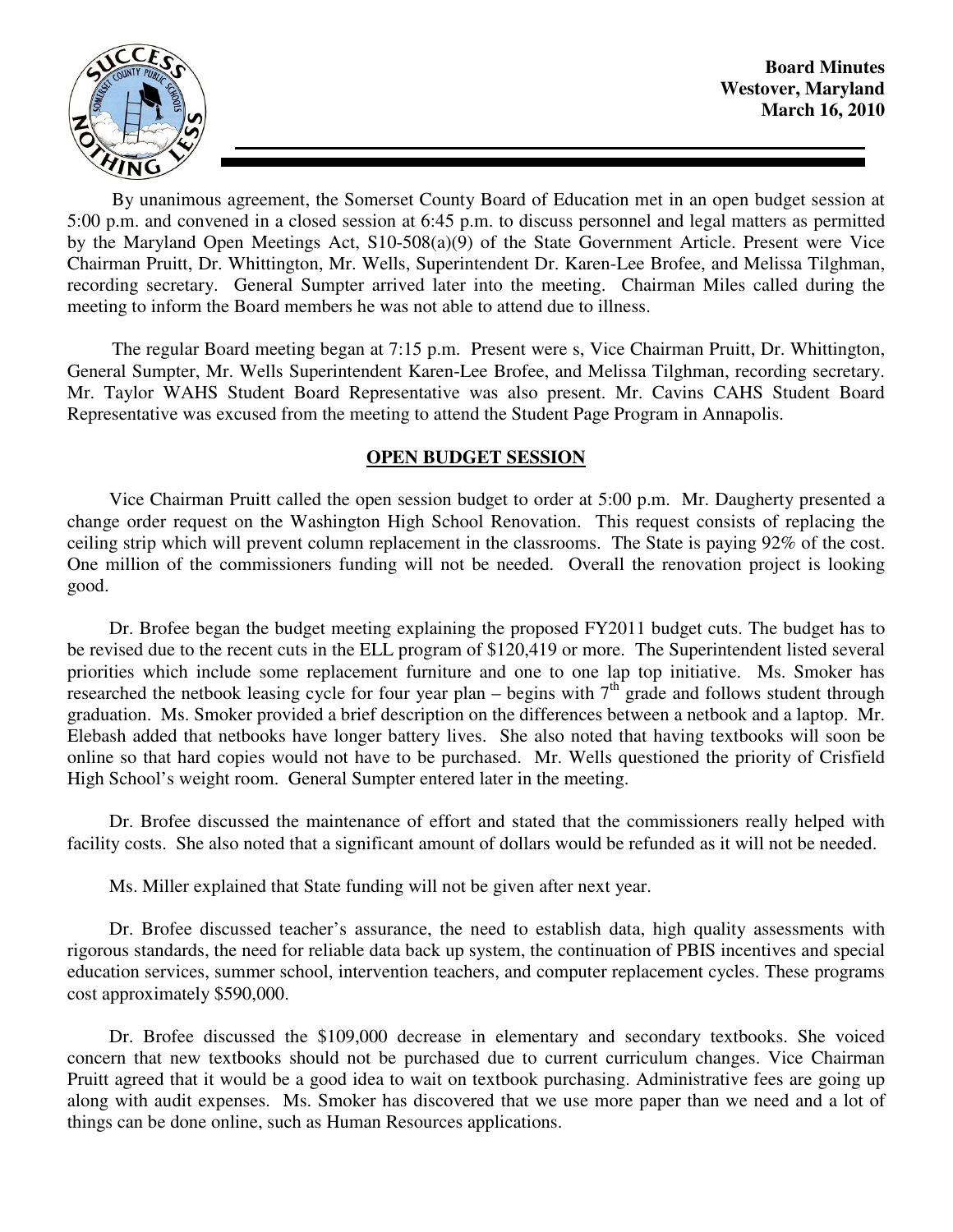Administrative costs were decreased in travel and meeting expenses, part-time clerical support, and the use of the time clock. Dr. Brofee discussed the issue with teachers missing days and the additional monies paid out to teacher substitutes. It was suggested that Unit II be offered the same as Unit III, a bonus for five or less days absent. Dr. Whittington added that a closer look should be made in identifying individuals taking Mondays and Fridays off.

 The Voyager program, an afterschool program that provides extra help to students, costs the Board around \$70,000 to operate. This year more local organizations have applied for this grant so the grant award could go either way. The Textbook allotment is being based on the individual school's request. Textbook has been moved to physical stabilization monies as well as consultant fees.

 Special Education has been using ARRA funds and will be able to return some funding to the local budget. Miss Beccy's Outing, funding used to provide Field Trips for challenged students, health services are already low on funding,

### **REGULAR SESSION AGENDA**

#### **1. Call to Order**

The meeting was called to order by Dr. Brofee at 7:15 p.m.

#### **2. Roll Call**

The roll was called by Melissa Tilghman indicating that four Board members and the Superintendent were present. Student Board member Mr. Taylor was also present. Chairman Miles was out due to illness and Mr. Cavins was excused to attend the Student Page Program in Annapolis.

#### **3. Declaration of Quorum**

It was declared that a quorum was present.

#### **4. Pledge of Allegiance**

Vice Chairman Pruitt led the Board in the Pledge of Allegiance.

#### **5. Approval of Minutes**

A motion was called for by Vice Chairman Pruitt, moved by General Sumpter, and seconded by Mr. Wells to approve the amended minutes of February 16, 2010. The motion was carried unanimously.

#### **6. Adoption of Agenda**

 It was moved by Mr. Wells, seconded by General Sumpter, and passed to adopt the agenda as presented.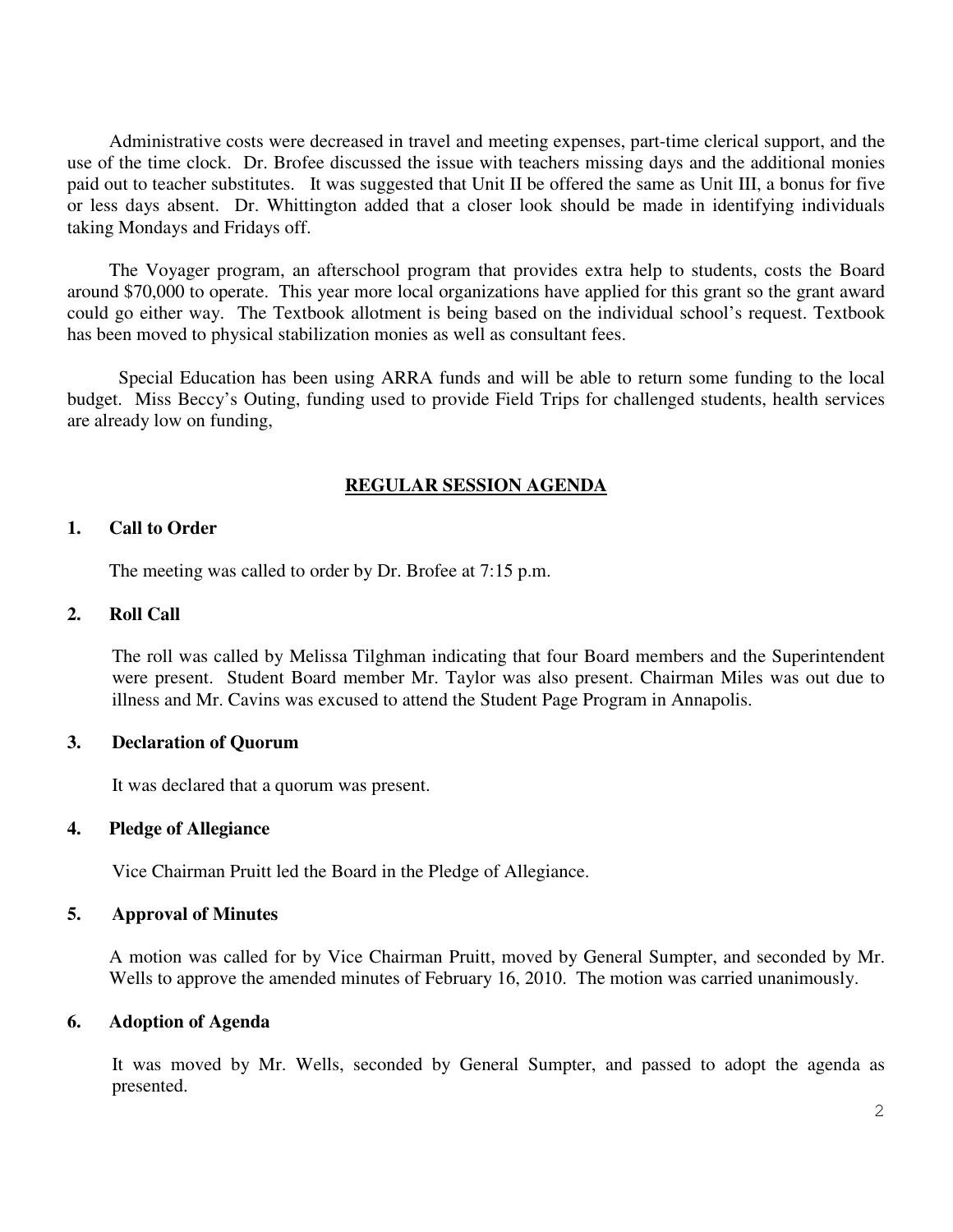# **7. Student Board Members' Activities Report**

Mr. Cavins requested to be excused to take part in the Student Page Program in the House of Delegates. Mr. Taylor presented his report to the Board members and was thanked by Vice Chairman Pruitt.

# **8. Crisfield Academy and High School**

 Ms. Ward provided an update report on the happenings at Crisfield High School. Eighth grade remediation is available with instructional tutoring before school. Continuing efforts are being made to improve attendance and decrease tardiness. Promethean Boards have been added to the  $8<sup>th</sup>$  grade classrooms which has Crisfield High moving forward in the  $21<sup>st</sup>$  Century. Ms. Ward was thanked by the Board members.

### **9. Parent Involvement Matters Award**

Ms. Nelson called upon Ms. Scott who introduced volunteer parents Muna Elobaid, Lori Long, Debra Pratte, and Sue Hahn. Ms. Elobaid volunteers at Princess Anne Elementary, has written grants, and helped buy a T.V. for the cafeteria. Ms. Long volunteers two days a week and acts as a teacher's assistant doing various duties such as copying, chaperoning and running errands. Ms. Pratte is a volunteer in the Deal Island School's Art class. Ms Hahn is involved in Greenwood Elementary School's after school chorus, PAC, and PTO. She is an active church member, served on the steering committee, and operated the Green Gate Farm. All volunteers were congratulated by the Board members.

### **10. School Social Workers Governor's Proclamation**

The Superintendent read the School Social Works Governor's Proclamation and commended the Learning Support Specialist for all their hard work. There were no Support Specialist present so awards will be given at a later date.

# **11. Old Business**

### **A. Policies**

It was moved by Dr. Whittington, seconded Mr. Wells, and passed to approve the revisions to the following policies:

#200-13, Use of School Facilities #200-14, Bidding and Purchasing #200-15, Donations and Gifts #200-16, Minority Business Enterprises (removed-covered in Policy 400-19) #200-17, School Dedication Plaques #200-19, Drug and Alcohol Testing – School Vehicle/Boat Operator

The vote was unanimous with all four present Board members in agreement.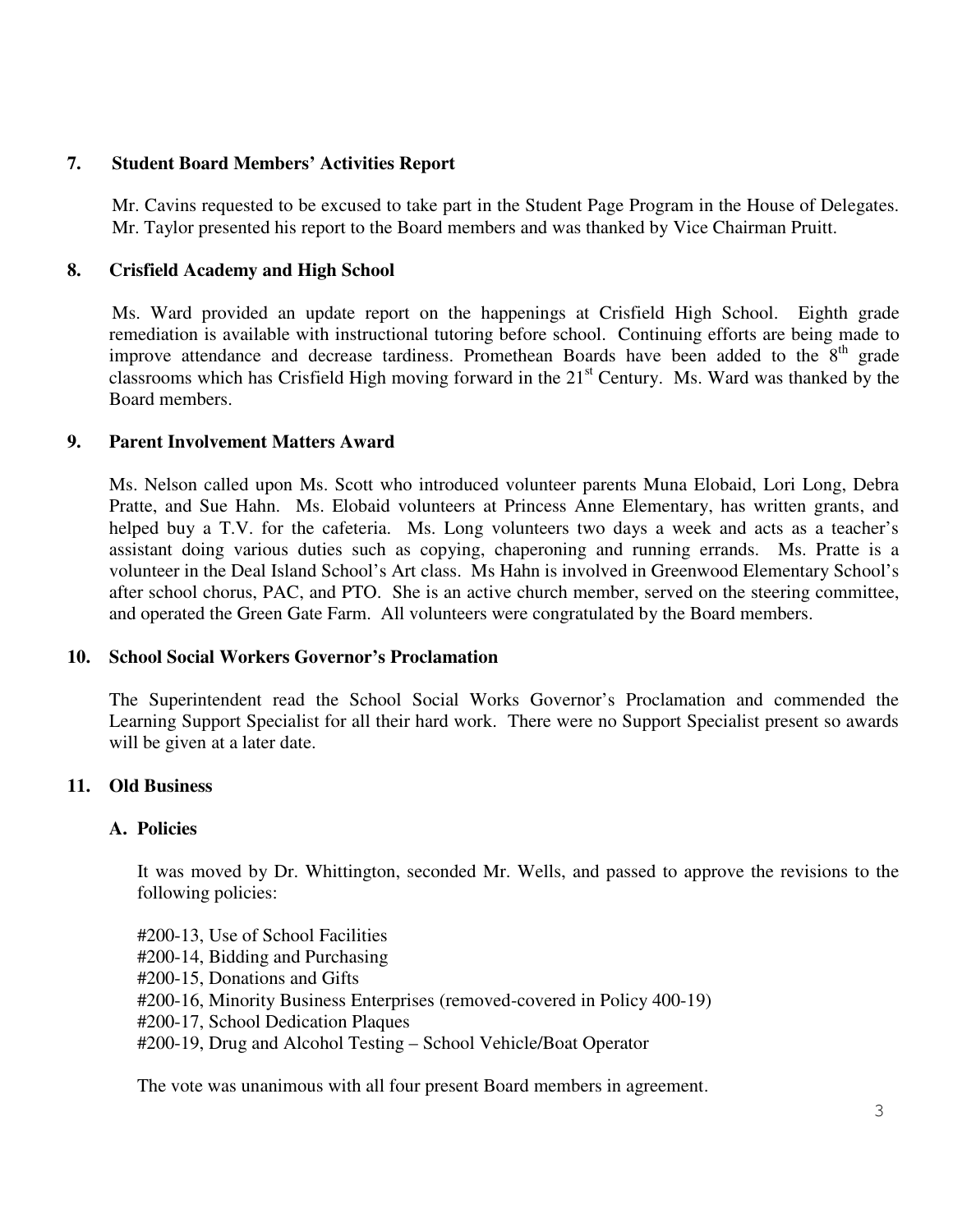#### **Policy #500-20, Athletic Policy**

It was moved by General Sumpter, seconded by Dr. Whittington and passed to approve the tabling of the Athletic Policy. General Sumpter requested that the full Board be present before a vote on this policy is made.

#### **Policy #500-38, Physical Education Athletic Program**

It was moved by General Sumpter, seconded by Dr. Whittington and passed to approve Policy #500- 38, Physical Education Athletic Policy. The vote was unanimous with all four present Board members in agreement.

#### **Policy #700-07, Personnel Records and Data Storage**

It was moved by General Sumpter, seconded by Dr. Whittington and passed to approve revised Policy #700-07, Personnel Records and Data Storage. The vote was unanimous will all four present Board members in agreement.

#### **Policy #700-10, Employment Practices**

It was moved by Mr. Wells, seconded by General Sumpter and passed to approve revised Policy #700-10, Employment Practices. The vote was unanimous will all four present Board members in agreement.

#### **Policy #700-17, Personnel Practices**

A motion was called by Vice Chairman Pruitt, moved by Mr. Wells, seconded by General Sumpter and passed to approve revised Policy #700-17, Personnel Practices. The motion was carried unanimously.

#### **B. Human Resources**

### **Approval of Job Descriptions**

It was moved by Dr. Whittington, seconded by Mr. Wells, and passed to approve Mr. Lawson's request to approve the revised Accounting/Administrative Associate I, Maintenance Foreman, and ESOL Teacher job descriptions. The vote was unanimous.

### **C. Approval of the 2010 School Calendar**

It was moved by General Sumpter, seconded by Mr. Wells and passed to approve the 2010-2011 School Calendar. This is the third calendar developed which includes a lengthened December vacation and a scheduling of the inservice on election days. The vote was unanimous.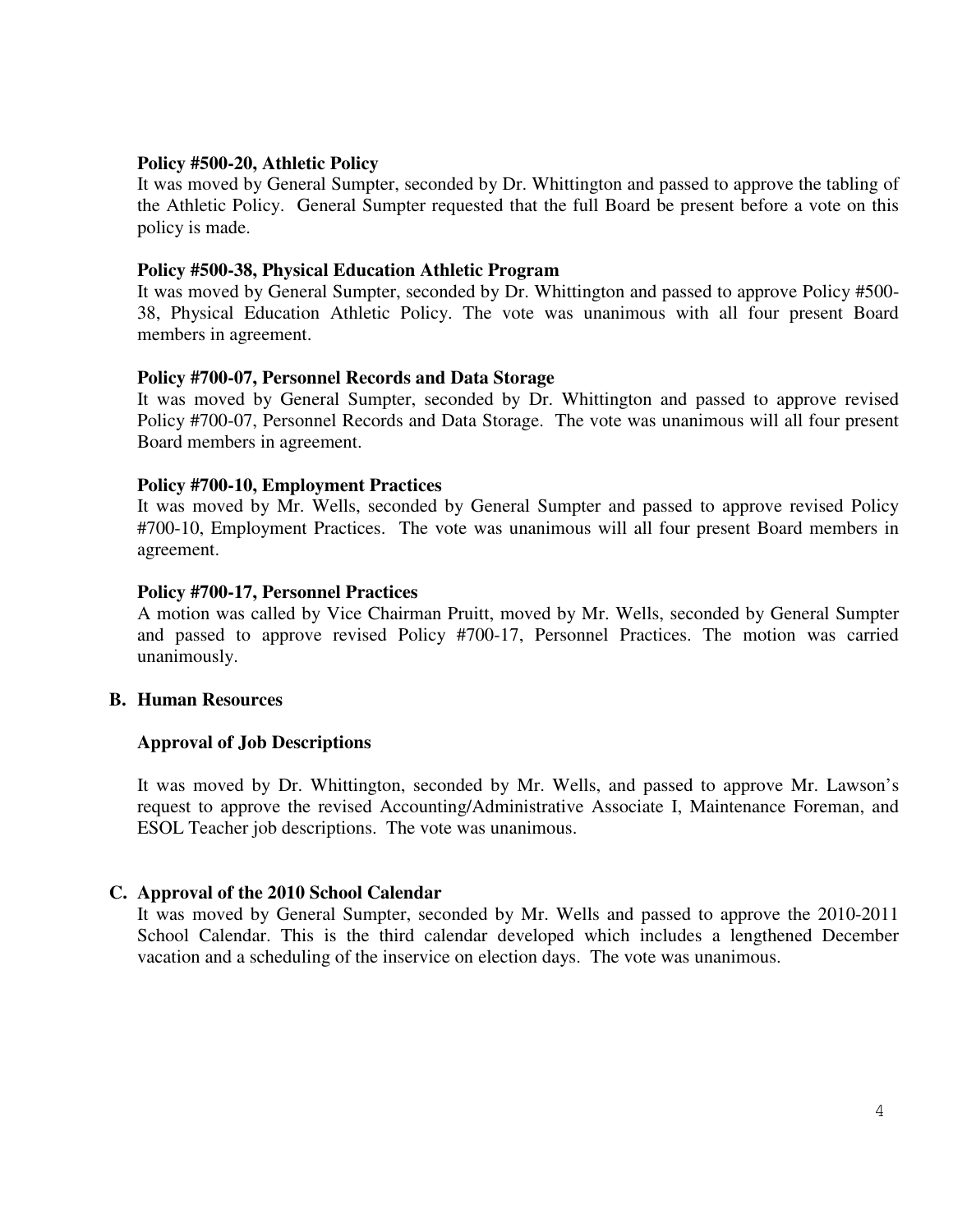# **D. Facilities and Transportation**

# **WHS Change Order Requests**

It was moved by Dr. Whittington, seconded by General Sumpter and passed to approve Mr. Daugherty's change order request to use carbon fiber in the installation of Washington High School's Ceiling Strip Replacement. The vote was unanimous.

### **12. New Business**

### **A. Board Retreat: Mission and Norms**

It was moved by General Sumpter, seconded by Mr. Wells and passed to approve the tabling of the Board Retreat report. The present Board members agreed to wait until the full Board was present.

# **B. Instruction**

# **Brief Overview on Special Education**

Ms. Reich provided the Board with a brief overview of the Special Education Program. There are 404 special education students. Co-teaching modules are in place and ARRA funds allow autism training and an extended school year. Data is being collected and analyzed on the effect of coteaching modules.

# **Out of County Field Trips**

It was moved by Dr. Whittington, seconded by General Sumpter and passed to approve Darlene Taylor's request to carry the Gear-Up students to visit Northern schools and colleges. The vote was unanimous.

### **C. Finance**

# **Monthly Finance Report**

Ms. Miller presented the Monthly Finance report to Board. The Board members thanked her for the report.

### **Food Service Report**

Ms. Miller presented the Food Service report to the Board. The Board expressed concern about the current deficit.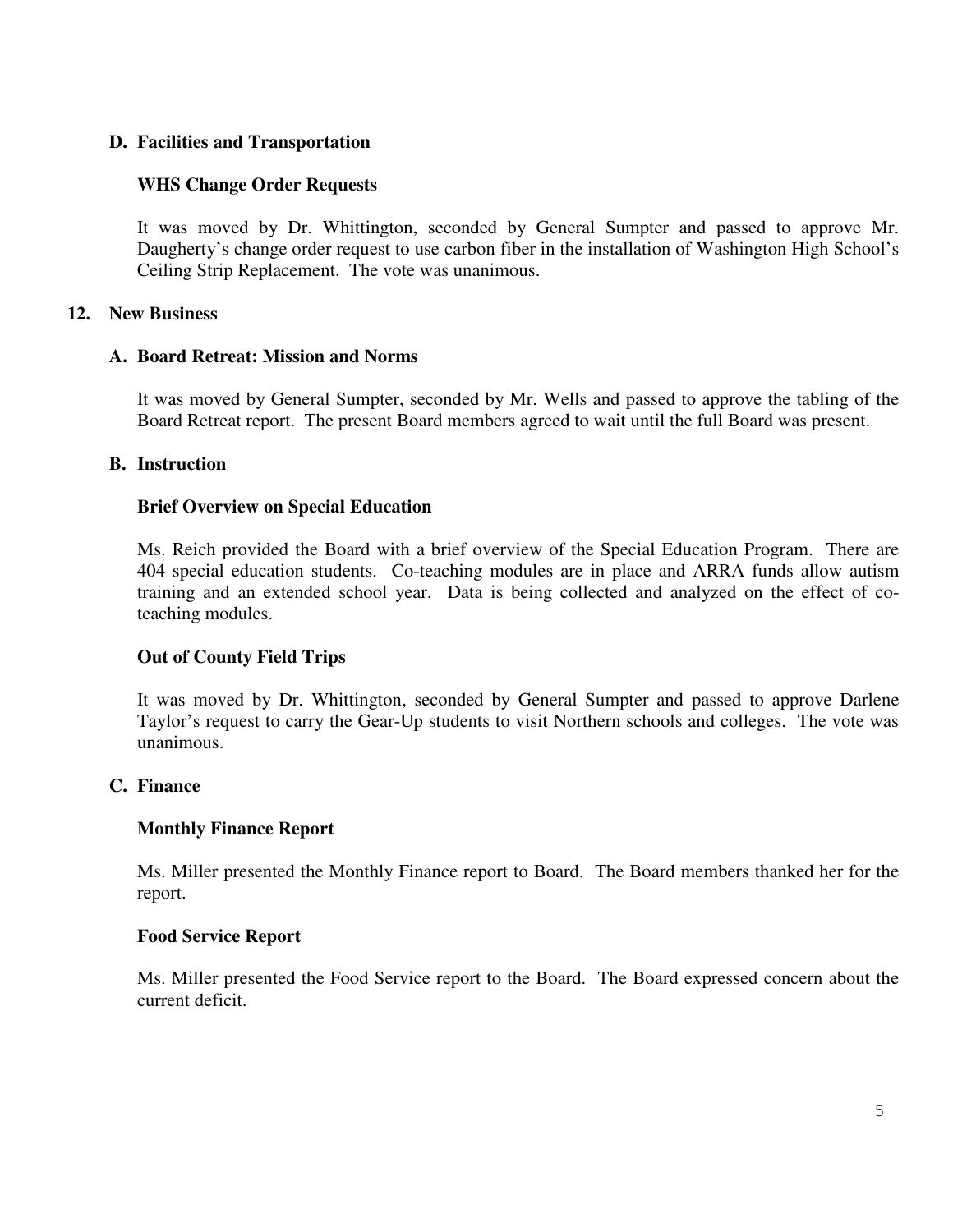# **FY2011 School Budget**

Dr. Brofee explained that the Budget information was discussed and presented at the 5:00 open work session.

### **D. Policies**

### **#500-28, Home and Hospital Instruction**

Ms. Reich presented Policy #500-28, Home and Hospital Instruction for the Board's review and study. The Board will vote at the April Board meeting.

# **E. HSA Bridge Projects Update**

Mr. Bloodsworth provided an update on the students completing the HSA Bridge Projects. Out of 25 students, 7 seniors have passed the test, 6 students need to pass four or more projects, and 12 students need to pass three or less projects. Mr. Bloodsworth also stated that several students have problems with their grades and that HSA's are not a factor.

# **F. School Make Up Days**

It was moved by Dr. Whittington, seconded by General Sumpter and passed to approve the proposed waiver of 5 student school days missed due to inclement weather. The vote was unanimous.

It was moved by General Sumpter, seconded by Mr. Wells, and passed to approve the future discussion of means staff can make up lost work time. The vote was unanimous. The Superintendent requests a waiver for two teacher days. Professional Development will be done on election days or 24 make up hours done. Two surveys were conducted requesting teachers' input.

### **G. WES Waiver Request**

It was moved by Dr. Whittington, seconded by General Sumpter and passed to approve the Superintendent's request to waiver February 16, 2010 for Woodson Elementary School students. Due to a mechanical breakdown causing the school to be without heat, Woodson was closed for that day. The vote was unanimous with all present Board members in agreement.

### **H. Out of County School Request**

It was moved by Dr. Whittington, seconded by General Sumpter and passed to approve the Out of County request of a student to attend Greenwood Elementary School. The vote was unanimous.

It was moved by General Sumpter, seconded by Mr. Wells to approve the Out of County request of a student to attend Deal Island Elementary School. This approval is for one year while the student attends Pre-K only and no reimbursement fee will be required. The vote was 3 to 1. Dr. Whittington